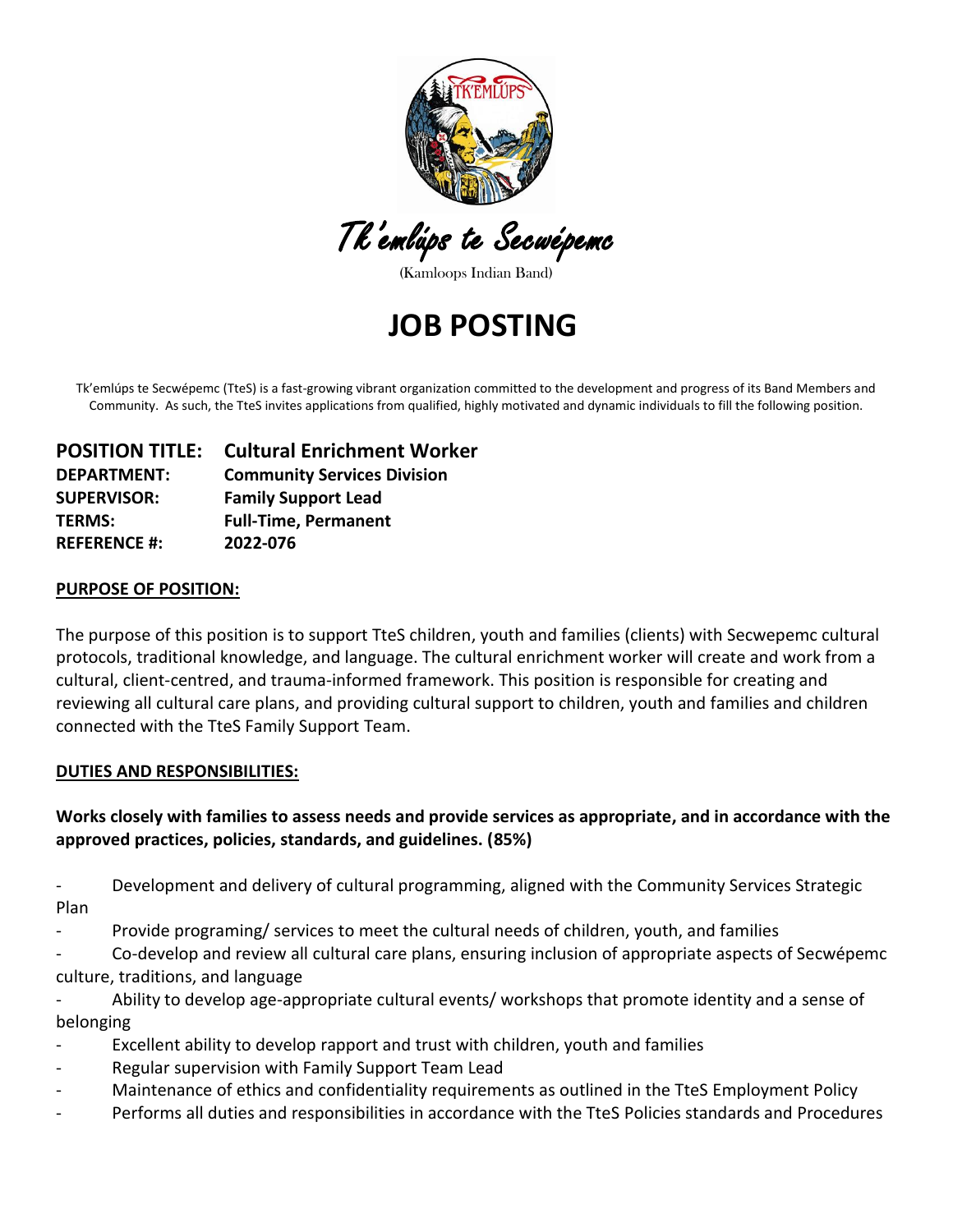## **Meets and liaises with internal/ external agencies and committees as necessary to ensure exceptional client service. (10%)**

- Connects children, youth, and families to cultural supports and services
- Regular connection with Elders and community members who are knowledge/ language keepers
- Maintenance of a collaborative and working relationship with the TteS Language and Cultural Department
- Commitment to attend weekly Secwépemctsin classes
- Attendance at relevant committee meetings and conferences

### **Other related duties as necessary. (5%)**

Assists with the various departmental social functions such as picnics and community gatherings at the direction of the Community Services Manager and/or Family Support Team Lead

#### **Professional Certification, Education and Experience:**

We are seeking applicants who have a combination of cultural knowledge/skills and/or formal education and/or experience, that have prepared them to share authentic Secwépemc cultural knowledge.

Solid cultural knowledge and understanding of Secwépemc practices and traditions

Experience providing cultural support and/or developing cultural programming

Fluent speakers of Secwépemctsin is an asset

Post-secondary Education is an asset

Must have a current valid Class 5 Driver's License and own reliable vehicle.

Must pass Vulnerable Persons Criminal Record Check.

#### **Skills and Abilities:**

- Knowledge of cultural practices and protocols
- Excellent verbal and written communication
- Ability to document case notes, develop confidential cultural plans, and provide monthly reports
- Strong organizational and planning skills
- Ability to take initiative
- Strong teamwork, interpersonal skills, problem solving ability and judgement skills
- Demonstrated ability to build relationships

**HOURS OF WORK:** Normal Day shifts – 7 hours. Non-normal shifts maybe required. **PAY GRADE:** As per current TteS wage grid.